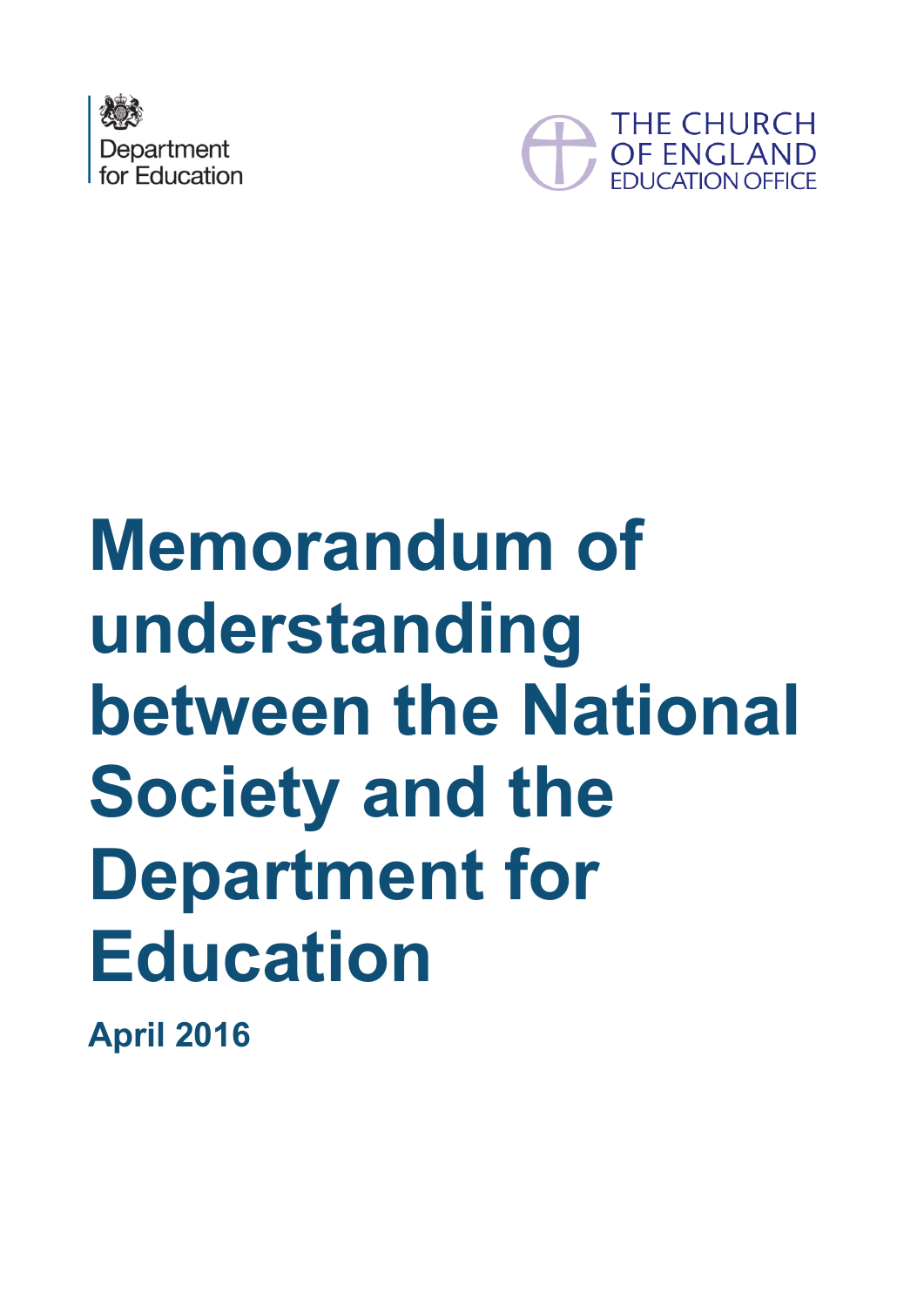# **Contents**

| Purpose of this document                                                                                                                                                            | 3              |
|-------------------------------------------------------------------------------------------------------------------------------------------------------------------------------------|----------------|
| Who should read this document?                                                                                                                                                      | 3              |
| <b>Key Principles</b>                                                                                                                                                               | 4              |
| Protocols guiding RSCs' and DBEs' engagement with church schools                                                                                                                    | 6              |
| 1. Local authority maintained Church of England schools wishing to become<br>academies either in stand-alone Academy Trusts, Church MATs or in MATs<br>involving non-Church schools | 6              |
| Church schools wishing to convert and join an existing MAT without<br>2.<br>appropriate Church governance                                                                           | 7              |
| 3.<br>Church VA schools wishing to convert and join an existing or newly<br>established church minority MAT                                                                         | $\overline{7}$ |
| Church schools wishing to convert and become sponsors<br>4.                                                                                                                         | $\overline{7}$ |
| 5.<br>Intervention in inadequate local authority maintained church schools                                                                                                          | 8              |
| 6.<br>Re-brokerage of underperforming church academies and/or those where the<br>religious character is at risk                                                                     | $9\,$          |
| Coasting schools<br>7.                                                                                                                                                              | 9              |
| Issuing of a Performance, Standards and Safety warning notice to a local<br>8.<br>authority maintained church school                                                                | 10             |
| Issuing of a termination warning notice to a church academy<br>9.                                                                                                                   | 10             |
| 10. Interim Executive Boards appointed to local authority maintained church<br>schools                                                                                              | 10             |
| 11. DBE requests for RSC intervention                                                                                                                                               | 11             |
| 12. Governance arrangements                                                                                                                                                         | 11             |
| 13. Closure of Church of England maintained schools and academies                                                                                                                   | 11             |
| 14. New Schools                                                                                                                                                                     | 12             |
| 15. Mediation and Review                                                                                                                                                            | 12             |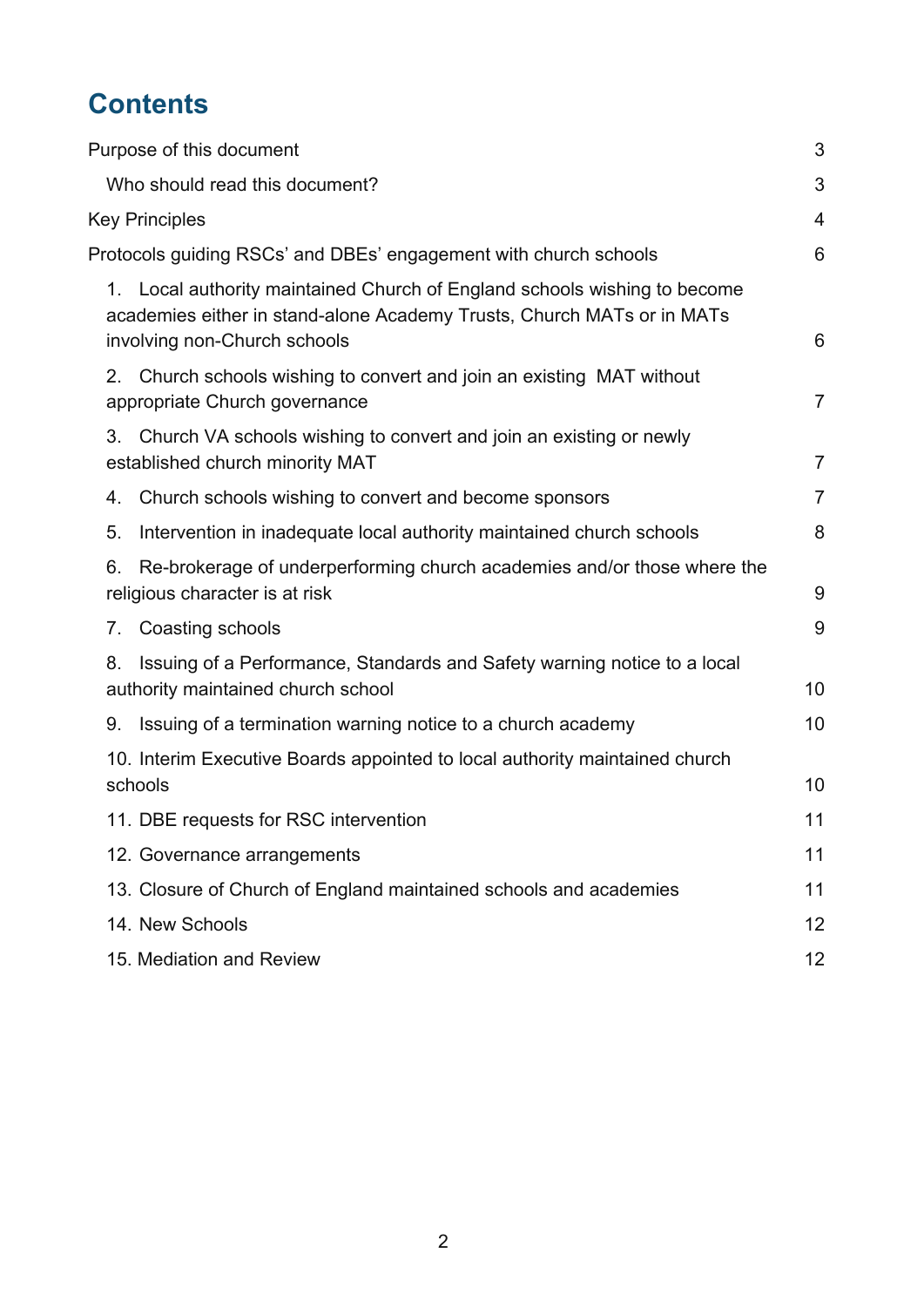## <span id="page-2-0"></span>**Purpose of this document**

This document sets out the key principles and working arrangements agreed between the National Society and the Secretary of State for Education. It applies to all Church of England schools taking on academy status and to any statutory action to support, challenge or intervene in any underperforming Church of England maintained school or academy.

It is relevant to all the ways in which Church of England Schools may become academies and, in particular, through conversion and sponsorship. It reflects the existing role of the Church in the wider education system and the continuing contribution the Church can play as the system evolves towards greater academisation.

This document should be read alongside relevant legislation, regulations and guidance, as they apply to Church of England schools. It replaces the previous MoU agreed with the National Society.

#### <span id="page-2-1"></span>**Who should read this document?**

Regional Schools Commissioners (RSCs) and their teams, Head Teacher Board members, Diocesan Directors of Education, Diocesan Boards of Education (DBEs) and their officers, National Society officers and the governors and leaders of Church schools and their respective legal advisers as well as relevant DfE and EFA officials.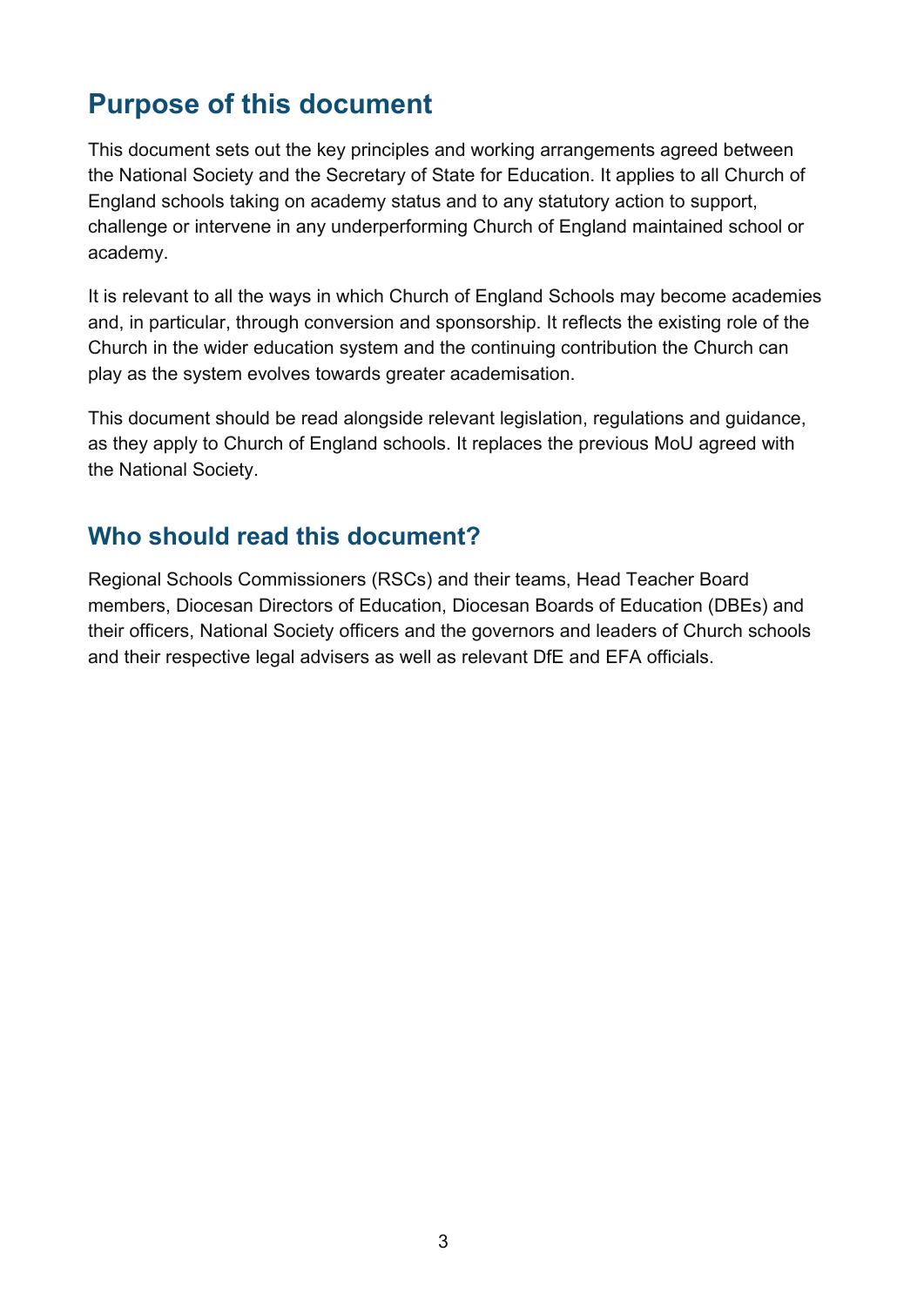## <span id="page-3-0"></span>**Key Principles**

1. The Secretary of State values and is committed to sustaining the formal and statutory partnership between the Church of England and the state in education, through which young people across the country continue to benefit from the combination of high quality education, religious ethos and character development provided by Church of England schools.

2. While the education system continues to evolve, the Secretary of State remains committed to securing the religious character of every church school and to preserving diocesan families of schools (subject to agreements between one DBE and another). The Secretary of State recognises the responsibility of DBEs to all the church schools within their diocese and the children in those schools whether these are maintained schools or academies (whether in ATs or MATs) The Secretary of State also acknowledges and accepts that it is for DBEs to plan strategically for the exercise of this responsibility, including in relation to school improvement and to work closely with the RSCs in doing so.

3. The Church of England and its officers are committed to ensuring every pupil attending a church school receives the best education possible, and to ensuring swift and decisive action is taken (in response to any concerns about the current or future performance of a church school). The Secretary of State recognises that this will mean the DBE involving the owners of the school sites (the site trustees) and other partners and stakeholders. The Secretary of State also recognises that site trustees have a duty to maintain the purposes and character of their trusts. Working through DBEs and DfE officials and subject to trustees acting reasonably, the Secretary of State will act in accordance with this recognition.

4. RSCs are now responsible for making the majority of decisions relating to academy conversion, intervention and sponsorship in each region, on behalf of the Secretary of State. In exercising these responsibilities they are acting directly on behalf of the Secretary of State and thus subject to the commitments given by the Secretary of State in this memorandum and elsewhere.

5. The relationship between RSCs and DBEs relies on both parties' ongoing commitment to consistency and transparency in its decision making. This memorandum is intended to guide and support RSCs and DBEs in fulfilling that commitment. Both parties will be expected to act in accordance with the principles and protocols described in this memorandum and in particular it is agreed that RSCs and their staff, Head Teacher Board members, DfE officials and academy brokers will not enter into discussions with a Church of England school or academy about conversions, concerns over standards, movement into a MAT or movement from one MAT to another without there having been prior discussion with the DBE and their continuing engagement in any consequent process.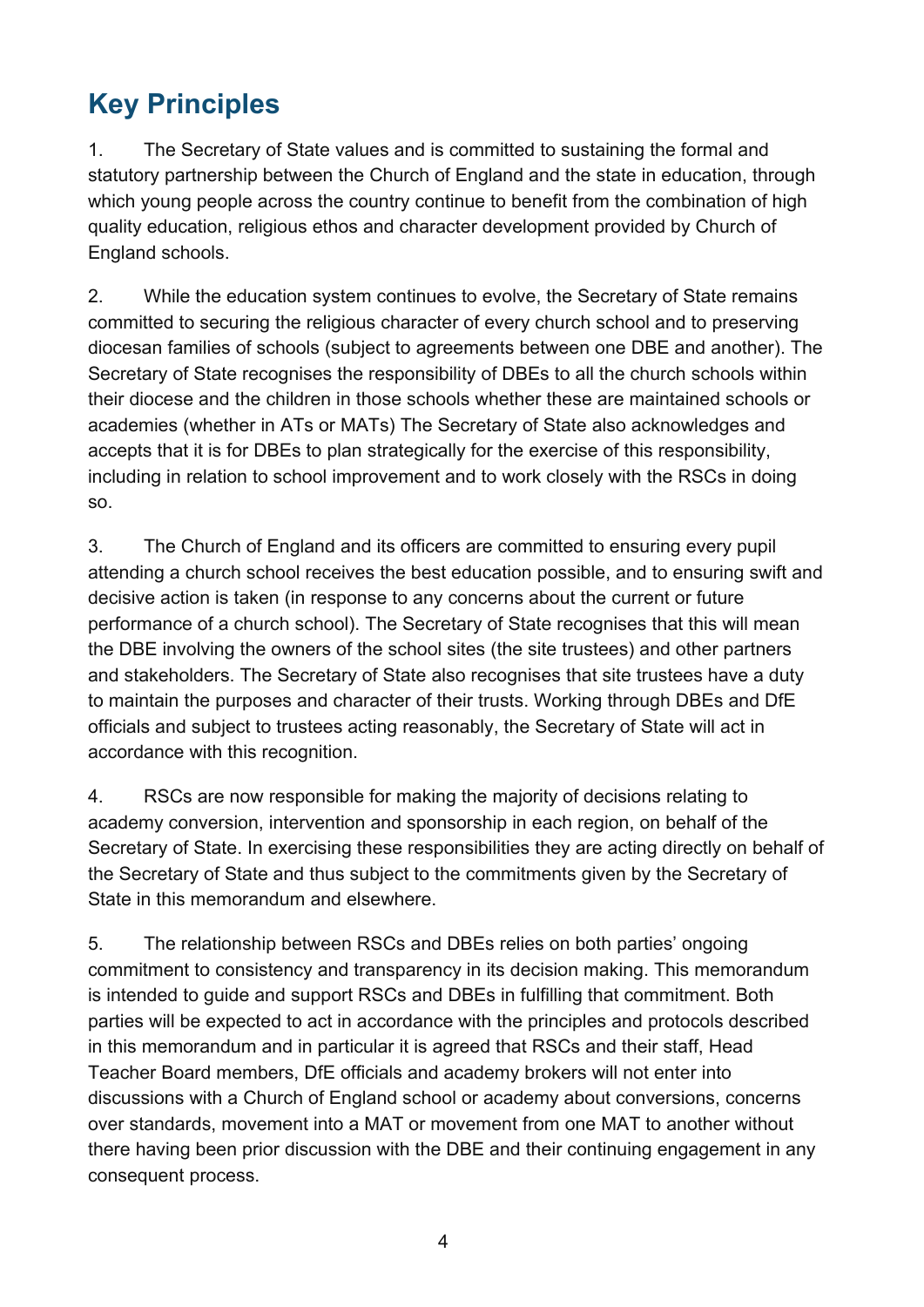6. This includes an expectation that RSCs and DBEs will seek to develop a shared understanding of each other's approach and ways of working with schools, and, to work constructively together at all times. RSCs and DBEs will also be expected to seek to share information about church schools and academies at the earliest opportunity, in particular where there are any concerns about standards, governance or religious character.

7. It is recognised by the department that any judgements as to the religious character of church schools and the sufficiency of any protection of that character are solely for the DBE.

8. The expectation is that model documentation (articles of association, the church supplemental agreement and special clauses for the funding agreement and supplemental funding agreement) agreed between the National Society and the department will be used. Where the DBE and RSC agree at their joint discretion that bespoke documentation is required, this will be formulated with the involvement of the National Society and relevant DfE policy leads.

9. RSCs and their staff, in assessing the capacity of the DBE and its agencies will recognise the contribution of the DBE to the performance of all schools in the diocese and take into account the capability and willingness of church and other schools (including those in neighbouring dioceses) to support the DBE's role in school improvement.

10. It is the expectation of the Secretary of State and the National Society that RSCs and their staff, DfE officials, EFA officers, DBEs and their staff (in their capacities as religious authority and members of academy trust companies directly or by proxy and in a manner consistent with their charitable objects and statutory duties) will comply fully with the terms of this memorandum.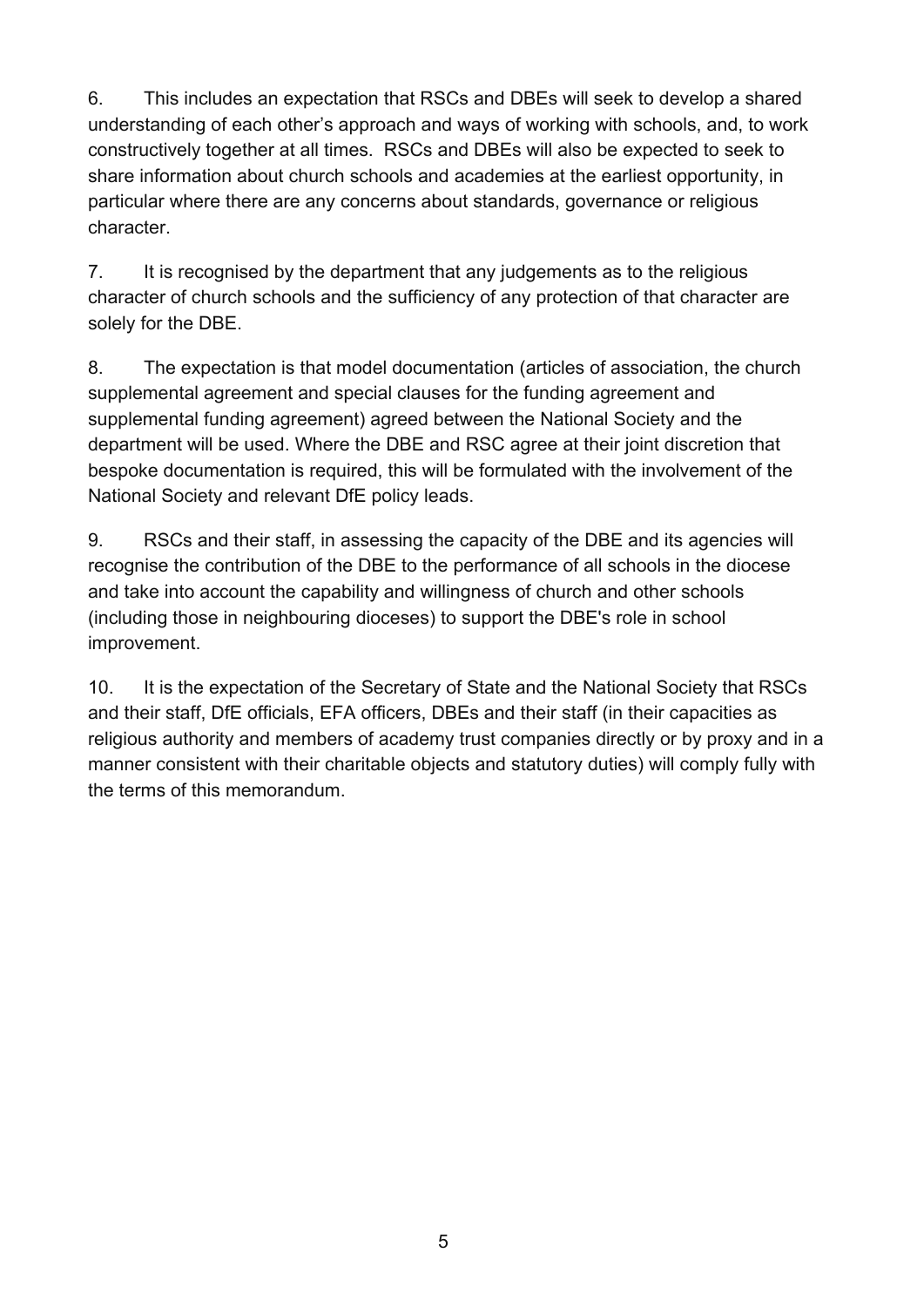## <span id="page-5-0"></span>**Protocols guiding RSCs' and DBEs' engagement with church schools**

#### **Schools converting to academy status**

#### <span id="page-5-1"></span>**1. Local authority maintained Church of England schools wishing to become academies either in stand-alone Academy Trusts, Church MATs or in MATs involving non-Church schools**

- a) The department respects the statutory right and requirement for the consent of various diocesan bodies to allow a church school to become an academy.
- b) Our shared expectation is that, in the vast majority of cases, church schools that wish to convert will do so as part of a MAT with governance arrangements that reflect, at member and director level, no dilution of the level of church governance and involvement as it was immediately prior to conversion.
- c) Subject to (b) above our shared expectation is that consent will only be withheld in exceptional circumstances, for example where both the DBE and RSC agree that the relevant church school lacks capacity to operate as a stand-alone academy and there is at the time no suitable multi-academy trust available; or should the DBE have serious concerns about the school's capacity or intention to sustain its religious character.
- d) In all other cases, and subject to, (i) the satisfaction of any conditions that may be required by the DBE in the letter of conditional consent, including those that relate to ensuring that the religious character and ethos of the school is maintained; and (ii) consistency with the DBE's strategy for development of MATs and academies, we expect the DBE's final consent to be quickly forthcoming.
- e) The DBE's and the RSC's expectation is that the governing body of any maintained Church of England school wishing to become an academy will approach the DBE as early as possible to discuss their options for conversion and agree the process for securing the consent of the DBE.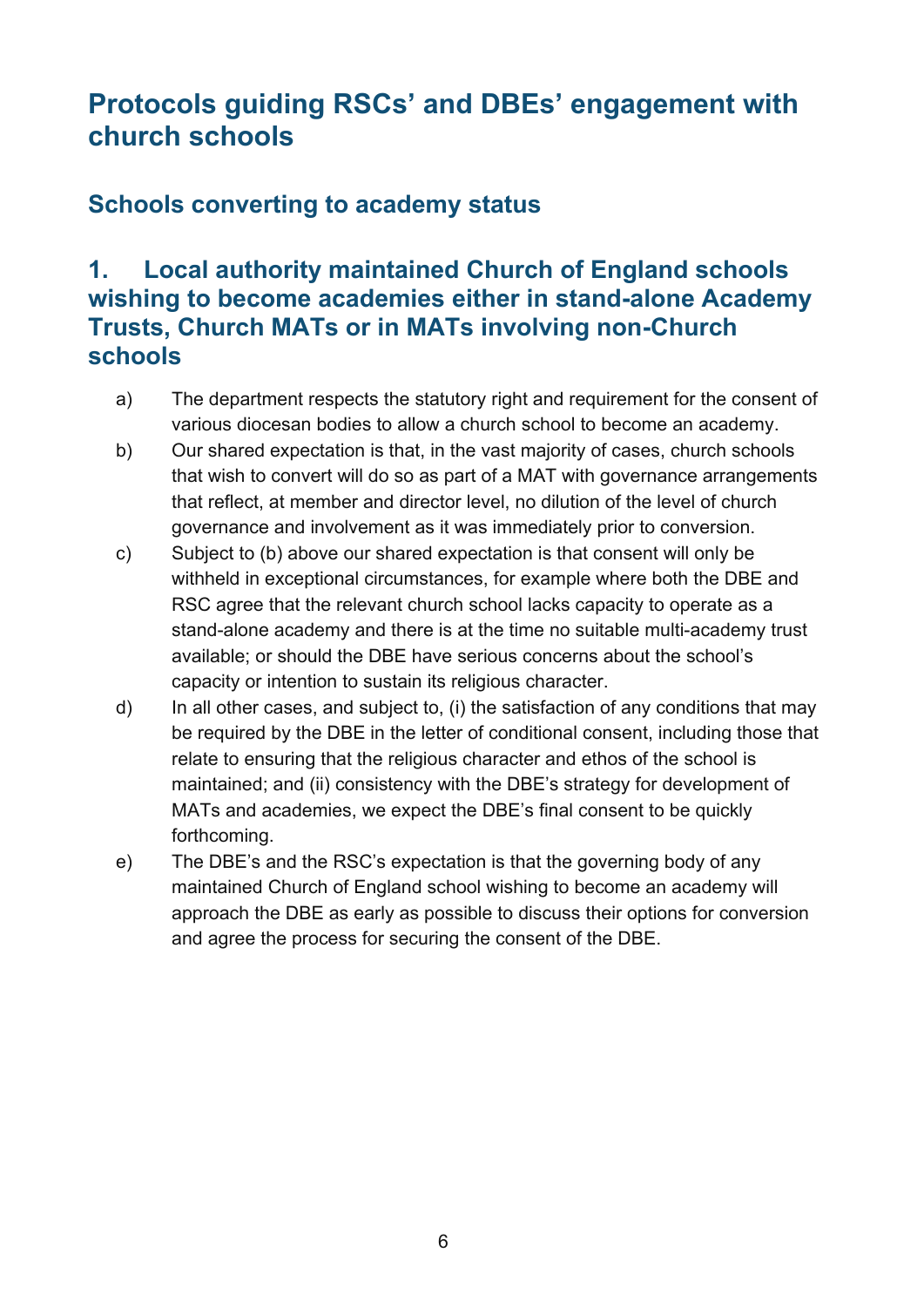#### <span id="page-6-0"></span>**2. Church schools wishing to convert and join an existing MAT without appropriate Church governance [1](#page-0-0)**

A DBE may in a small minority of circumstances support church schools joining an existing MAT without appropriate Church governance (see footnote 1). The department, recognising the importance of the diocesan family of schools, will only approve an application for a church school to join an existing MAT without appropriate church governance (see footnote 1) where that application is supported by the DBE. In those circumstances, the RSC will also take steps to ensure that the arrangements such a MAT enters into will, in the opinion of the DBE, safeguard the religious character and ethos of the school.

#### <span id="page-6-1"></span>**3. Church VA schools wishing to convert and join an existing or newly established church minority MAT**

The Secretary of State accepts that DBEs will not usually expect to see a Church of England VA school joining an existing or new Church minority MAT and consequently this will only be available with the prior agreement of the DBE and where very exceptional circumstances can be shown to exist. Apart from normal clauses required in the associated Supplemental Funding Agreement the Secretary of State recognises that special changes to the articles including a reference to schemes of delegation to local governing bodies or equivalent and a Members' Agreement in models agreed with the National Society will be required.

#### <span id="page-6-2"></span>**4. Church schools wishing to convert and become sponsors**

- a) The availability of strong academy sponsors is central to driving up performance in a school-led system. Schools that become sponsors benefit from freedom to innovate and find efficiencies across the group of academies they manage. They are expected in return to embrace their responsibility as sponsors, by helping those underperforming academies they sponsor to improve.
- b) The department is keen to welcome good and outstanding church schools into the family of academy sponsors, while recognising the need for DBEs to sustain the diocesan family of schools and to retain proper oversight of these schools or any further church schools that are taken on by the new sponsor.

 $\overline{a}$ 

 $1$  This will include MATs that currently have no Church schools but will need to amend their articles of association to reflect appropriate Church representation in the governance of the MAT.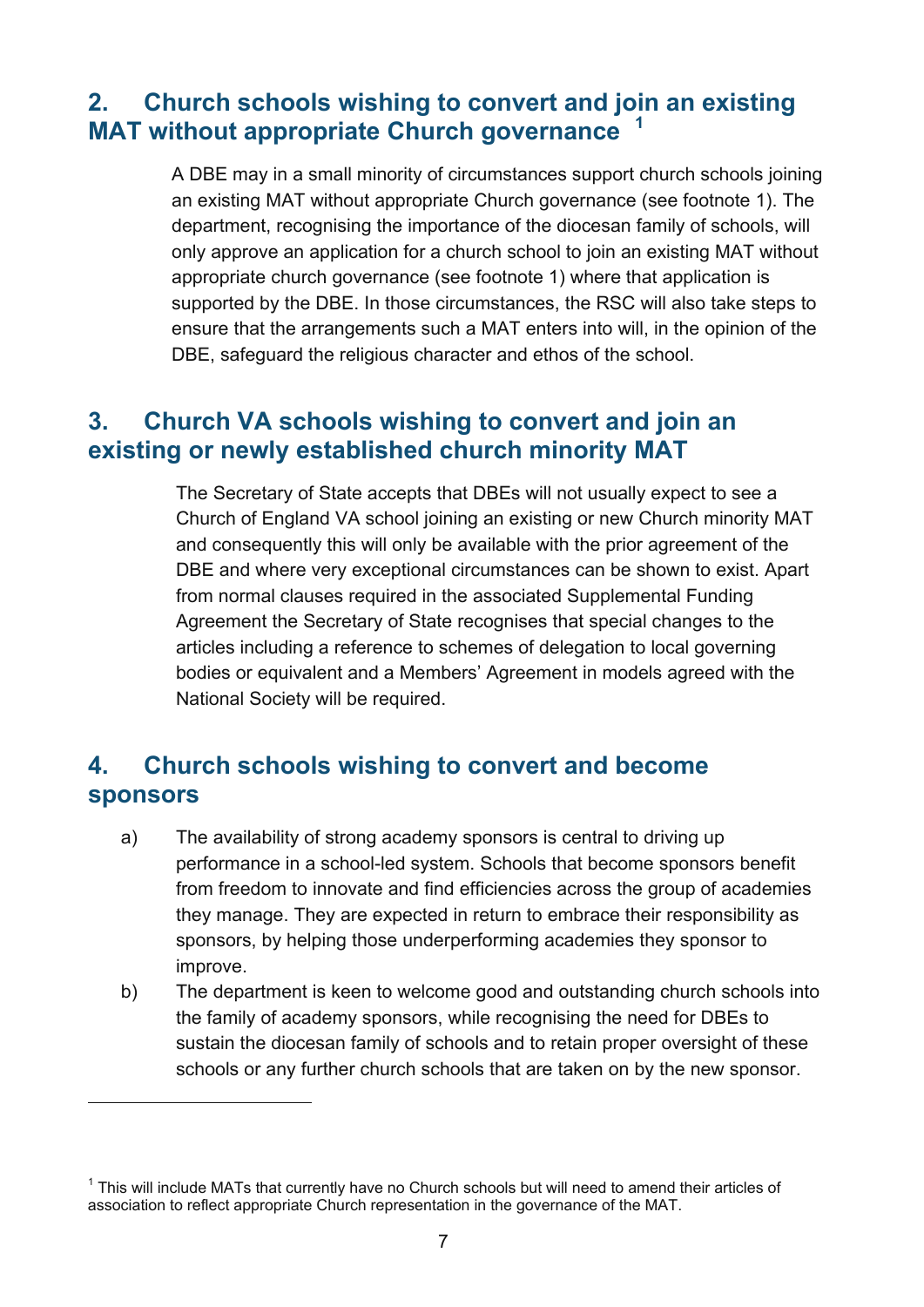- c) Where good or outstanding church schools express an interest in becoming a sponsor the RSC will require the school to seek and secure the support of their DBE before applying, and for the application to confirm:
	- i. the school's commitment to taking on and helping underperforming schools to improve;
	- ii. that the MAT will be set up in accordance with the Church of England minority or majority model articles as appropriate and will be conducted in accordance with a Members' Agreement in the model agreed between the Secretary of State and the National Society.
- d) Where an application provides the requisite assurances and is consistent with the DBE's strategy for MATs and academies in the diocese, the RSC will expect the DBE to endorse the application in the form of a consent which is conditional on the fulfilling of those assurances and those in the letter of conditional consent.
- e) Where a Church of England academy wishes to become a sponsor the expectation is that the process at 4 (c) and (d) above will be followed to ensure that the diocese is aware.

## **Sponsored and other underperforming academies**

#### <span id="page-7-0"></span>**5. Intervention in inadequate local authority maintained church schools**

- a) The Secretary of State agrees that on receipt of an inadequate judgement relating to a local authority maintained church school, the RSC will contact the DBE at the earliest opportunity and prior to any discussions with possible sponsors, seek to discuss with the DBE who should sponsor the school, once it becomes an academy.
- b) The Secretary of State and the National Society both expect a diocesan or strong church school-led MAT will be the outcome in the vast majority of cases.
- c) Where a DBE and any local church school sponsors (or those from neighbouring dioceses) lack sufficient capacity to sponsor that school at the time it needs support then, with the involvement of the DBE, the RSC may look to an existing MAT that does not have appropriate Church governance to take on the role of sponsor. In that situation, the RSC will ensure that the arrangements the sponsor enters into will, in the opinion of the DBE, safeguard the religious character of the school.
- d) These arrangements will include but not be limited to additional protections in the articles, and for funding agreements and a Members' Agreement confirming the sponsor, members and directors' various responsibilities for protecting the church school's character, and clarifying the role, and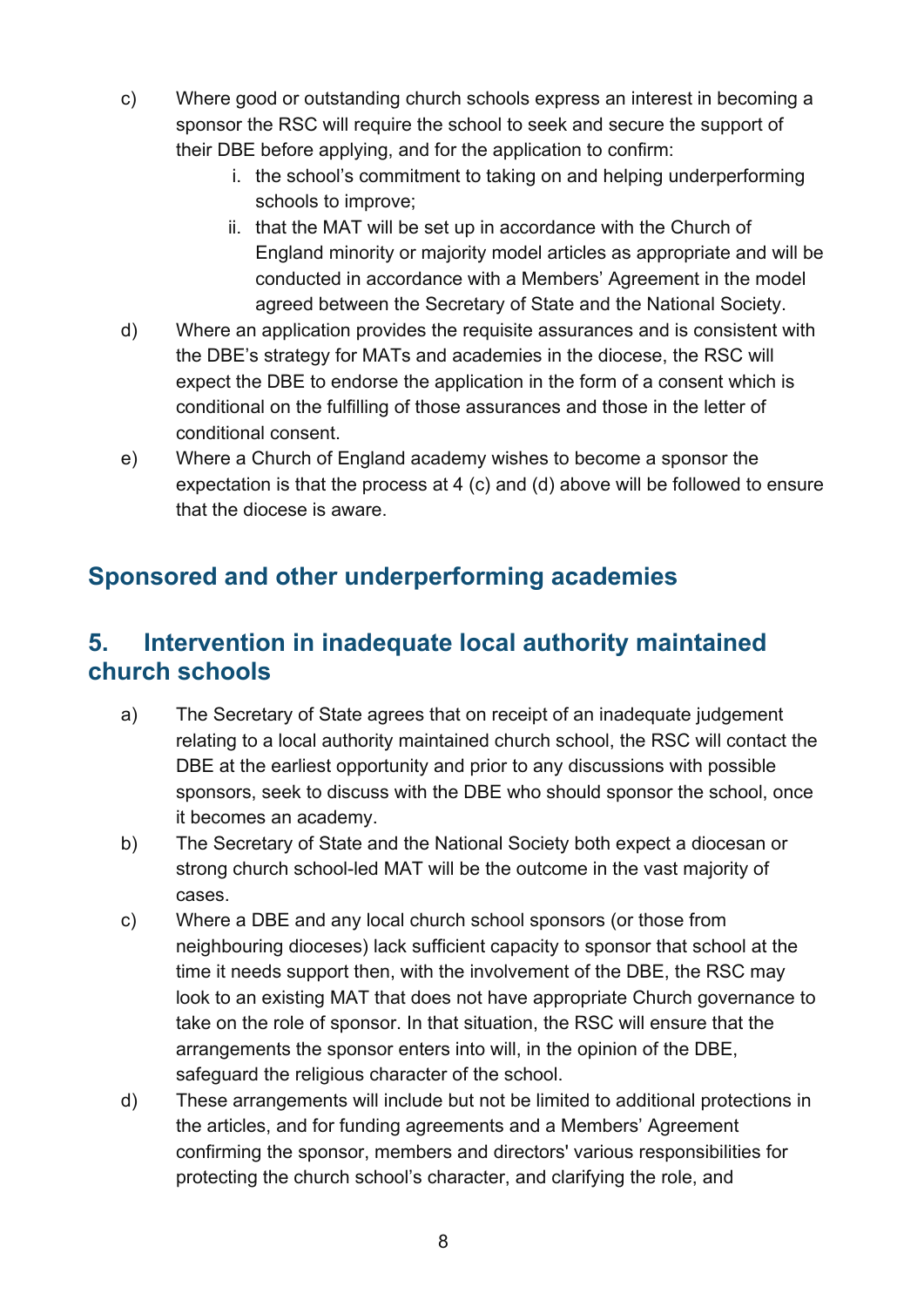responsibilities and powers assigned to the DBE through the Members' Agreement and the MAT's governance structures.

#### <span id="page-8-0"></span>**6. Re-brokerage of underperforming church academies and/or those where the religious character is at risk**

- a) Where a church academy is underperforming and, in the view of the RSC, requires urgent remedial action, the RSC will engage with the DBE at the earliest opportunity.
- b) As set out in 4 above for local authority maintained church schools, we would expect to look first to any other diocesan or strong church school-led MATs with sufficient capacity to take on a re-brokered church school and that, in the vast majority of cases, the new sponsor will be a diocesan or strong church school-led MAT.
- c) Should the RSC determine that neither the DBE nor any local church schoolled MAT/sponsor or one from a neighbouring diocese has sufficient capacity to take on and quickly improve the underperforming church academy, then, with the involvement of the DBE, the RSC may look to a sponsor of non-Church schools. In that situation, the RSC would ensure that the arrangements the sponsor enters into will, in the opinion of the DBE safeguard the religious character and ethos of the school. In those circumstances the provisions of Protocol 5 above will apply.
- d) Where a church academy is failing to maintain and develop its religious character and ethos to the satisfaction of the DBE and, in the view of the DBE, requires further remedial action that it does not itself have the powers or the capacity to provide, the DBE will engage with the RSC at the earliest opportunity and the RSC will respond promptly to the DBE's concerns. Consequent actions may include (if the DBE and Secretary of State both agree) the re-brokering of the academy into a different MAT. In such circumstances the provisions of Protocol 4 will apply insofar as they are relevant.
- e) If the steps detailed in 6a-d above fail it is expected that the Diocese and RSC will work together to enable the academy to be re-brokered to a diocesan or strong church school-led MAT.

## <span id="page-8-1"></span>**7. Coasting schools**

- a) If a school's results indicate that a church school is coasting the RSC will notify the DBE and the site trustees alongside the school.
- b) Having considered the school's plan for improvement and any strategy or plan that the DBE may have, the RSC may determine that one of the plans is sufficient and no further intervention will be needed.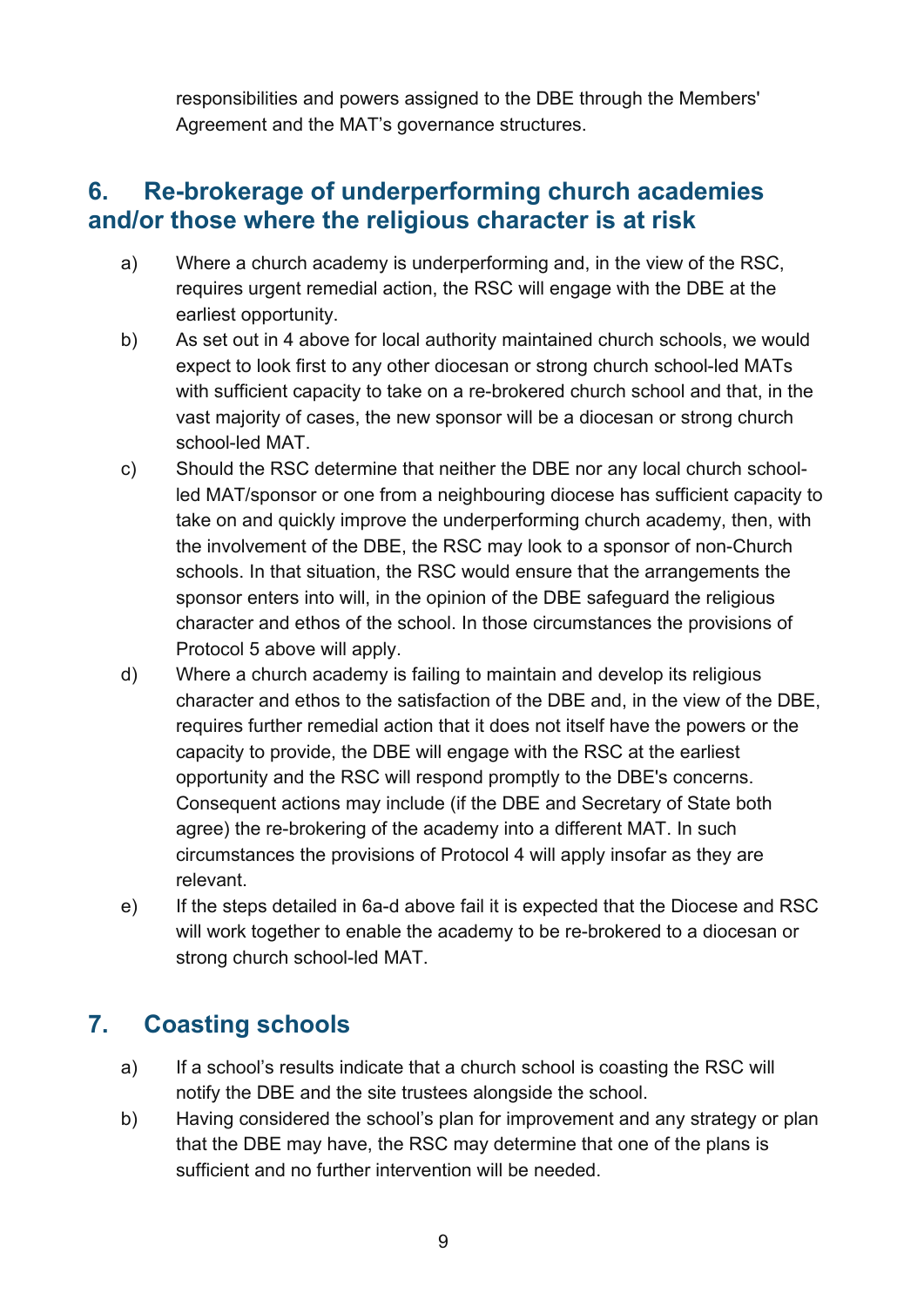- c) Should the RSC determine neither plan to be sufficient the RSC will contact the DBE to discuss the most appropriate school improvement solution. The RSC will ensure that any intervention implemented will, in the opinion of the DBE secure and develop the religious character and ethos of the school.
- d) In a situation where the most appropriate option for school improvement solution is for the school to become an academy, the same principles and statutory requirements will apply as for inadequate church schools as set out in protocol 5 above, including on consultation and sponsorship.

#### <span id="page-9-0"></span>**8. Issuing of a Performance, Standards and Safety warning notice to a local authority maintained church school**

Where the RSC issues a performance, standards and safety warning notice to the governing body of a maintained church school (in accordance with the process set out in the statutory Schools Causing Concern guidance), the RSC will, at the same time, give a copy to the DBE.

#### <span id="page-9-1"></span>**9. Issuing of a termination warning notice to a church academy**

Where the RSC issues a termination notice, or a termination warning notice to a church academy (in accordance with the process set out in the academy's funding agreement with the Secretary of State and as set out in any Church Supplemental Agreement) the RSC will notify the DBE of their intention to act, and their reasons for doing so. The RSC will then allow the DBE a reasonable opportunity to make representations, including describing any actions the DBE intends to take to remedy any failing of the academy, to which the RSC will have due regard before finally taking any action.

#### <span id="page-9-2"></span>**10. Interim Executive Boards appointed to local authority maintained church schools**

- a) All obligations on the governing body in relation to maintaining the religious ethos of a school also apply to an IEB.
- b) Before an RSC can exercise their power to establish an IEB to a church school, they must consult the DBE. We would expect that consultation to provide an opportunity for the DBE to nominate an IEB member(s) (and in any event no lesser representation than may at the date of this document represent current working practice) and for RSCs to accept that nomination, providing they agree with the DBE's assessment that the nominated person(s) has the capacity and relevant skills required to fulfil their role on the IEB.
- c) Where any IEB established by either the local authority or the RSC is established for a church school and the RSC has concerns about an IEB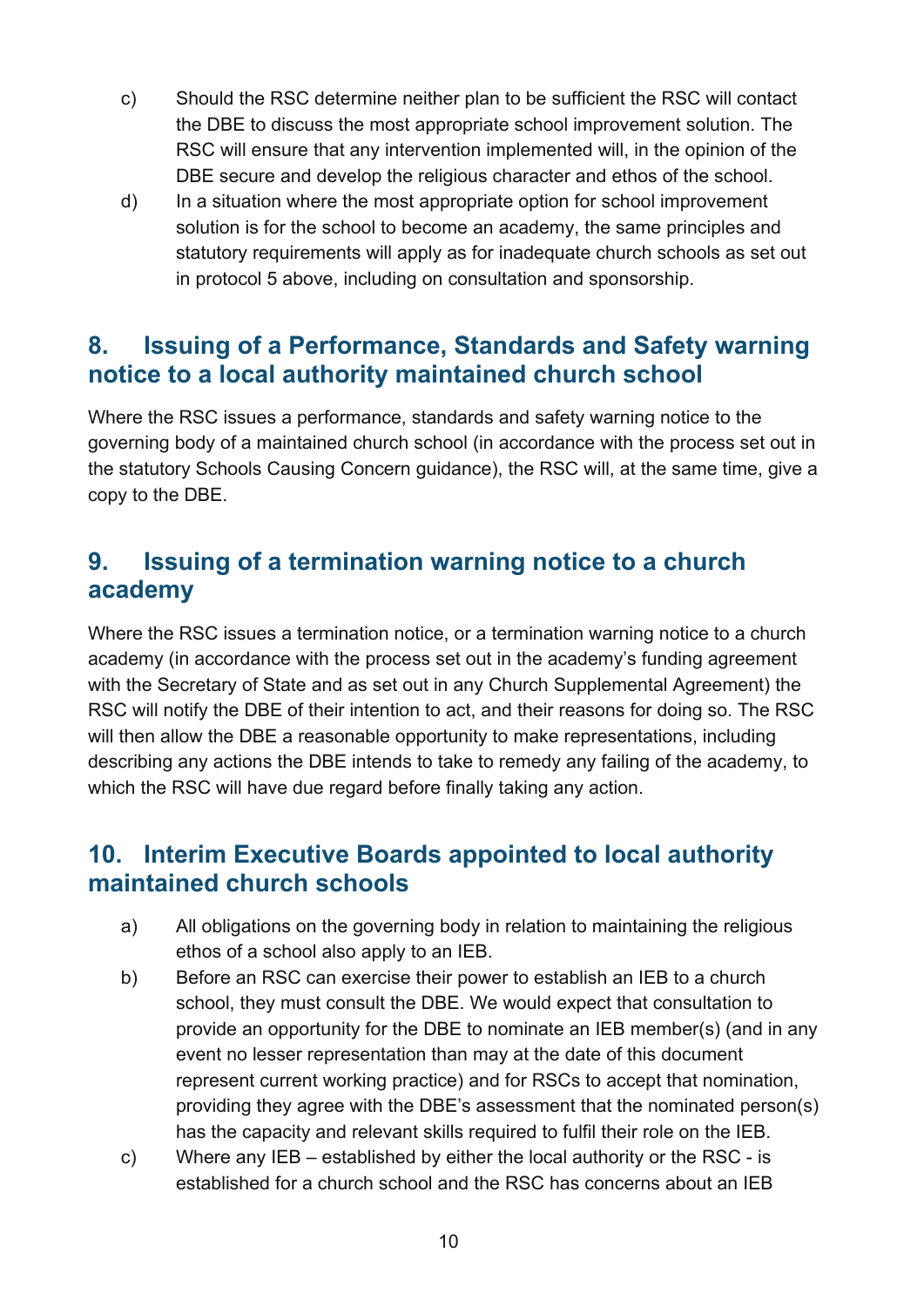member nominated by the DBE and removes them, the DBE will be asked if it wishes to nominate a replacement IEB member. Again, RSCs will be expected to accept such a nomination, providing they agree with the DBE's assessment that the individual has the capacity and relevant skills required to fulfil their role on the IEB.

#### <span id="page-10-0"></span>**11. DBE requests for RSC intervention**

- a) The department is committed to assisting DBEs and church schools in acting swiftly to address any risk of underperformance or concerns in respect of the proper conduct of the academy trust. Where a DBE has concerns about performance in a church school, and believes that the school and/or the local authority lacks capacity or intent to act, the DBE will inform the RSC.
- b) RSCs will always take seriously and act quickly on such concerns and will take full account of the views of the DBE on what action is required to ensure the school's performance improves and that the academy trust is conducted in accordance with both its articles and contractual obligations.

#### <span id="page-10-1"></span>**12. Governance arrangements**

- a) The Secretary of State expects multi-academy trusts to be the principal collaborative model used by all academies, including church academies. However she respects the right for any single or multi-academy trust to establish their own collaborative arrangements, but the Secretary of State's relationship and accountability will continue to be through the academy trust, which, subject to the provisions of its articles of association, will remain responsible for key decisions relating to the running of the academy trust and its schools, including but not limited to governance, finance, staffing and curriculum.
- b) The department will respect such committee, hub or similar structure that Diocesan MATs may use for the purpose of facilitating, supporting and monitoring regional or other sub-groupings of academies within the MAT.
- c) Where any merger of MATs that include church schools is proposed the governance and form of the MAT resulting from that merger will be formulated with the involvement of the National Society and relevant DfE policy leads.

#### <span id="page-10-2"></span>**13. Closure of Church of England maintained schools and academies**

There may be circumstances where the RSC or the DBE regard the closure of a maintained school or an academy as the only viable outcome. If this is the case the RSC and DBE will work together to agree a process for closure, reflecting any relevant legal and contractual requirements or departmental guidance.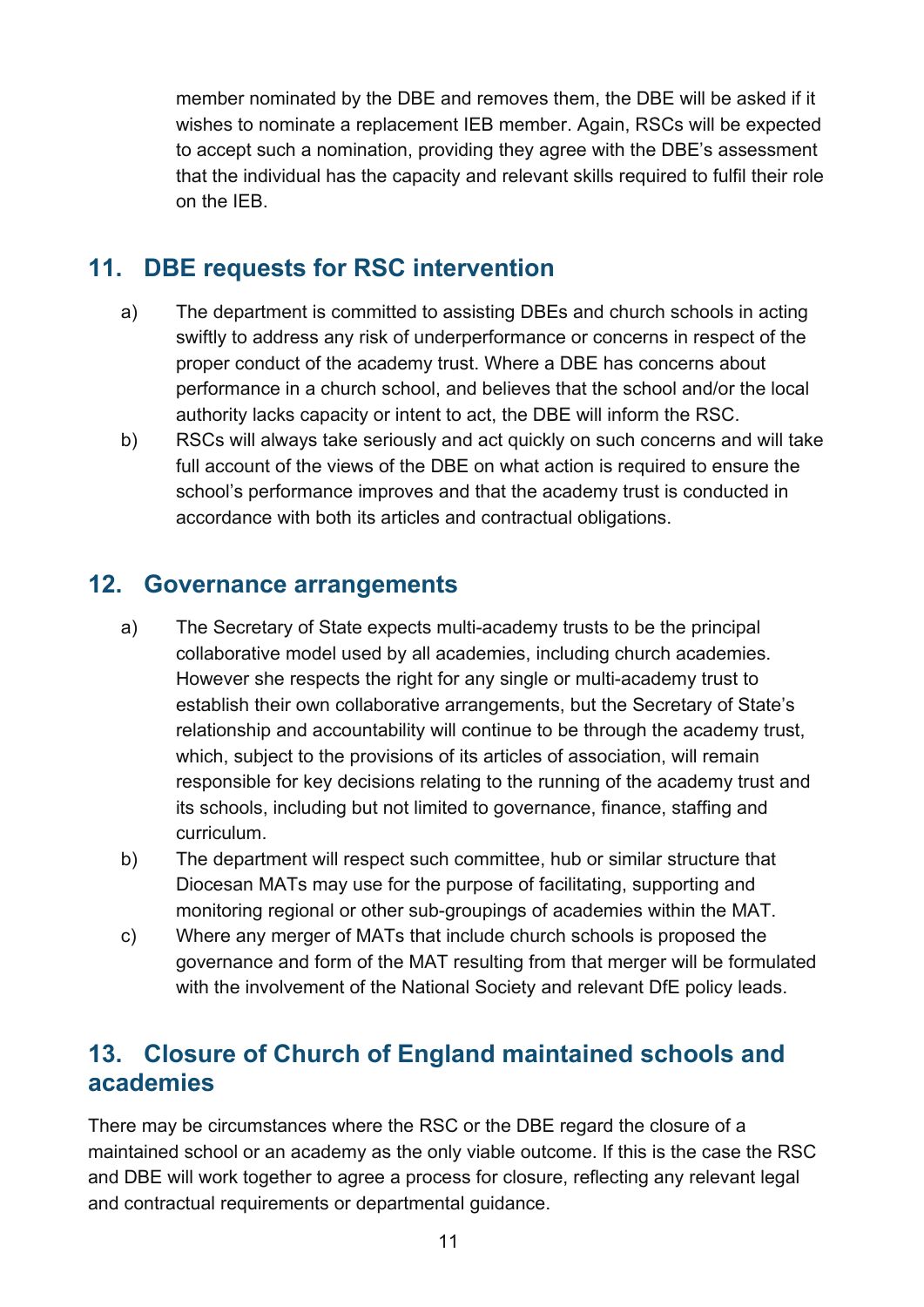## <span id="page-11-0"></span>**14. New Schools**

Where there is a need for a new Church of England school the RSC will work with the diocese to establish whether working together, and alongside wider strategic plans, it will be possible to establish a Church of England free school.

#### <span id="page-11-1"></span>**15. Mediation and Review**

There may be instances where an RSC and a DBE are unable to agree a way forward. Where this is the case, the RSC and DBE will be expected to contact the National Society, who will use their best endeavours to facilitate further discussions to find a solution.

The Secretary of State and National Society agree to review this MOU on an annual basis to ensure that it is still fit for purpose and reflects legislation and practice between DBEs and RSCs. This review process will take place as close as possible to the start of the financial year with the revised MOU coming into force at the start of the following school year e.g. revised MOU agreed in April 2017 comes into force in September 2017.